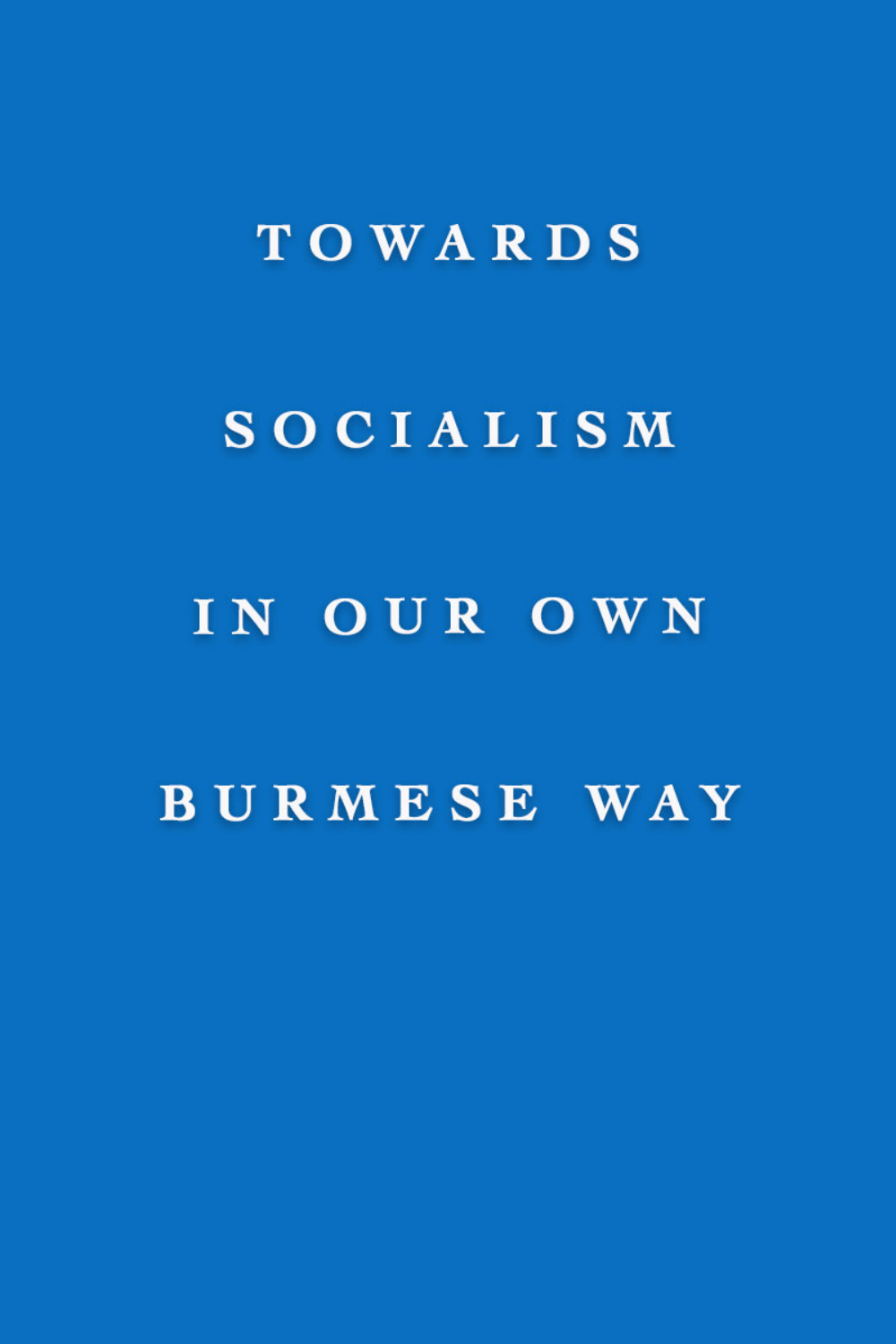## **TOWARDS SOCIALISM IN OUR OWN BURMESE WAY1**

THE BURMESE WAY TO SOCIALISM REVOLUTIONARY COUNCIL 28th APRIL 1962. TOP SECRET To be treated as Top Secret until officially announced (Translated from the Burmese)

#### **Our Belief**

1. THE REVOLUTIONARY COUNCIL OF THE UNION OF BURMA does not believe that man will be set free from social evils as long as pernicious economic systems exist in which man exploits man and lives on the fat of such appropriation. The Council believes it to be possible only when exploitation of man by man is brought to an end and a socialist economy based on justice is established; only then can all people, irrespective of race or religion, be emancipated from all social evils and set free from anxieties over food, clothing and shelter, and from inability to resist evil, for an empty stomach is not conducive to wholesome morality, as the Burmese saying goes; only then can an affluent stage of social development be reached and all people be happy and healthy in mind and body. Thus affirmed in this belief the Revolutionary Council is resolved to march unswervingly and arm-in-arm with the people of the Union of Burma towards the goal of socialism.

#### **Fundamentals of our Policy**

2. In setting forth their programmes as well as in their execution the Revolutionary Council will study and appraise the concrete realities and also the natural conditions peculiar to Burma objectively. On the basis of the actual findings derived from such study and appraisal it will develop its own ways and means to progress.

3. In its activities the Revolutionary Council will strive for self-improvement by way of self-criticism. Having learnt from contemporary history the evils of deviation towards right or left the Council will with vigilance avoid any such deviation.

4. In whatever situations and difficulties the Revolutionary Council may find itself it will strive for advancement in accordance with the times, conditions, environment and the ever changing circumstances, keeping at heart the basic interests of the nation.

5. The Revolutionary Council will diligently seek all ways and means whereby it can formulate and carry out such programmes as are of real and practical value for the well-being of the nation. In doing so it will critically observe, study and avail itself of the opportunities provided by progressive ideas, theories and experiences at home, or abroad without discrimination between one country of origin and another.

#### **Socialist Economy**

 $\overline{\phantom{a}}$ 

<sup>&</sup>lt;sup>1</sup> THE REVOLUTIONARY COUNCIL OF THE UNION OF BURMA. Rangoon, April 28, 1962. G,U.P.C,P.O,

<sup>-</sup> No. 48, Min. of Information, 28-4-62-600-Mono-VII. Published by the Information Department for the Revolutionary Council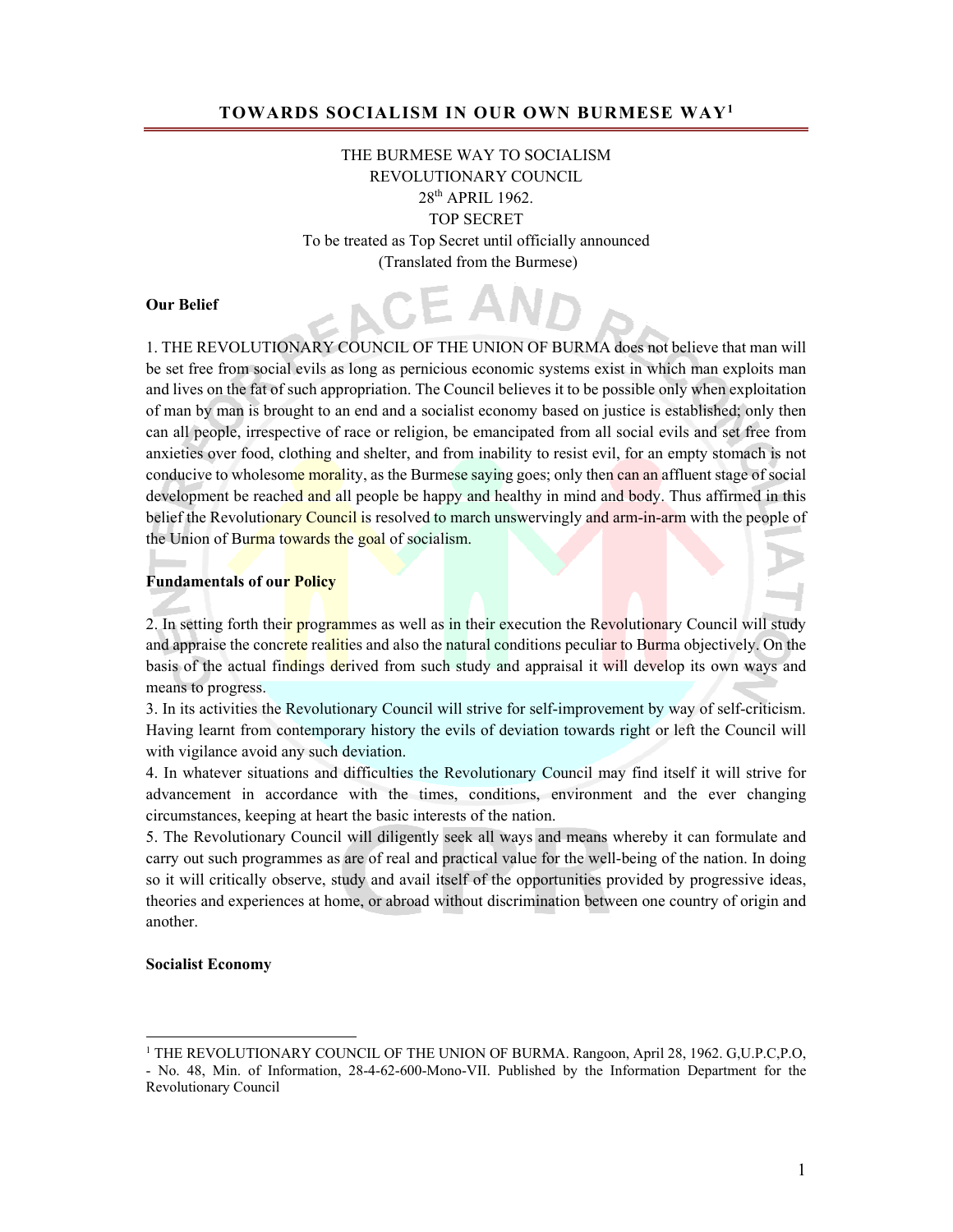6. The fundamental concept of socialist economy is the participation of all for the general well-being in works of common ownership, and planning towards sufficiency and contentment of all, sharing the benefits derived therefrom. Socialist economy aims at the establishment of a new society for all, economically secure and morally better, to live in peace and prosperity.

7. Socialist economy therefore opposes any pernicious economic system in which man exploits man, and self-interest and self-seeking are the motivating forces.

8. Socialist economy does not serve the narrow self-interest of a group, an organization, a class, or a party, but plans its economy with the sole aim of giving maximum satisfaction to material, spiritual and cultural needs of the whole nation.

9. Socialist economy is the planned, proportional development of all the national productive forces.

"Productive forces" is the collective term for natural resources, raw materials, instruments of production, accumulated capital, peasants, workers, intelligentsia, technicians, know-hows and experiences, skills, etc.

Socialist economy proportionally plans, on the basis of the population and productive forces, for sufficiency and abundance of consumer goods. While improving the standard of living and increasing the purchasing power of the nation it also expands production. Socialist economy thus solves the problem of unemployment and ensures security of a means of livelihood for every individual.

10. In order to carry out socialist plans such vital means of production as agricultural and industrial production, distribution, transportation, communications, All external trade, etc., will have to be nationalized. All such national means of production will have to be owned by the State or co-operative societies or collective unions. Amongst such ownerships State ownership forms the main basis of socialist economy. State ownership means ownership by the whole nation itself, whereas ownership by co-operatives or collectives means group-ownership by respective concerns. But as all forms of ownership will have to operate within the framework of socialist national planning they are interdependent.

11. In building up an economy according to socialist plans every able individual will have to work according to his ability. The material and cultural values that accrue will he distributed in accordance with the quantity and quality of labour expended by each individual in social production.

12. In socialist society equalitarianism is impossible. Men are not equal physically and intellectually in the respective quantity and quality of service they render to society, and differences are therefore bound to exist. But at the same time social justice demands that the gaps between incomes are reasonable, and correct measures will be taken to narrow these gaps as much as possible.

13. A socialist democratic state will be constituted to build up a successful socialist economy. A socialist democratic state is based on and safeguards its own socialist economy. The vanguard and custodian of a socialist democratic state are primarily peasants and workers, but the middle strata and those who will work with integrity and loyalty for the general weal will also participate.

14. Parliamentary democracy called "The People's Rule" came into existence in history with the British, American and French Revolutions against feudalism. It happens to be the best in comparison with all its preceding systems.

But in some countries the parliament has been so abused as to have become only the means by which the opportunists and propertied people deceive the simple masses.

In the Union of Burma also, parliamentary democracy has been tried and tested in furtherence of the aims of socialist development. But Burma's "parliamentary democracy" has not only failed to serve our socialist development but also, due to its very inconsistencies, defects, weaknesses and loopholes, its abuses and the absence of a mature public opinion, lost sight of and deviated from the socialist aims, until at last indications of its heading imperceptibly towards just the reverse have become apparent.

The nation's socialist aims cannot be achieved with any assurance by means of the form of parliamentary democracy that we have so far experienced.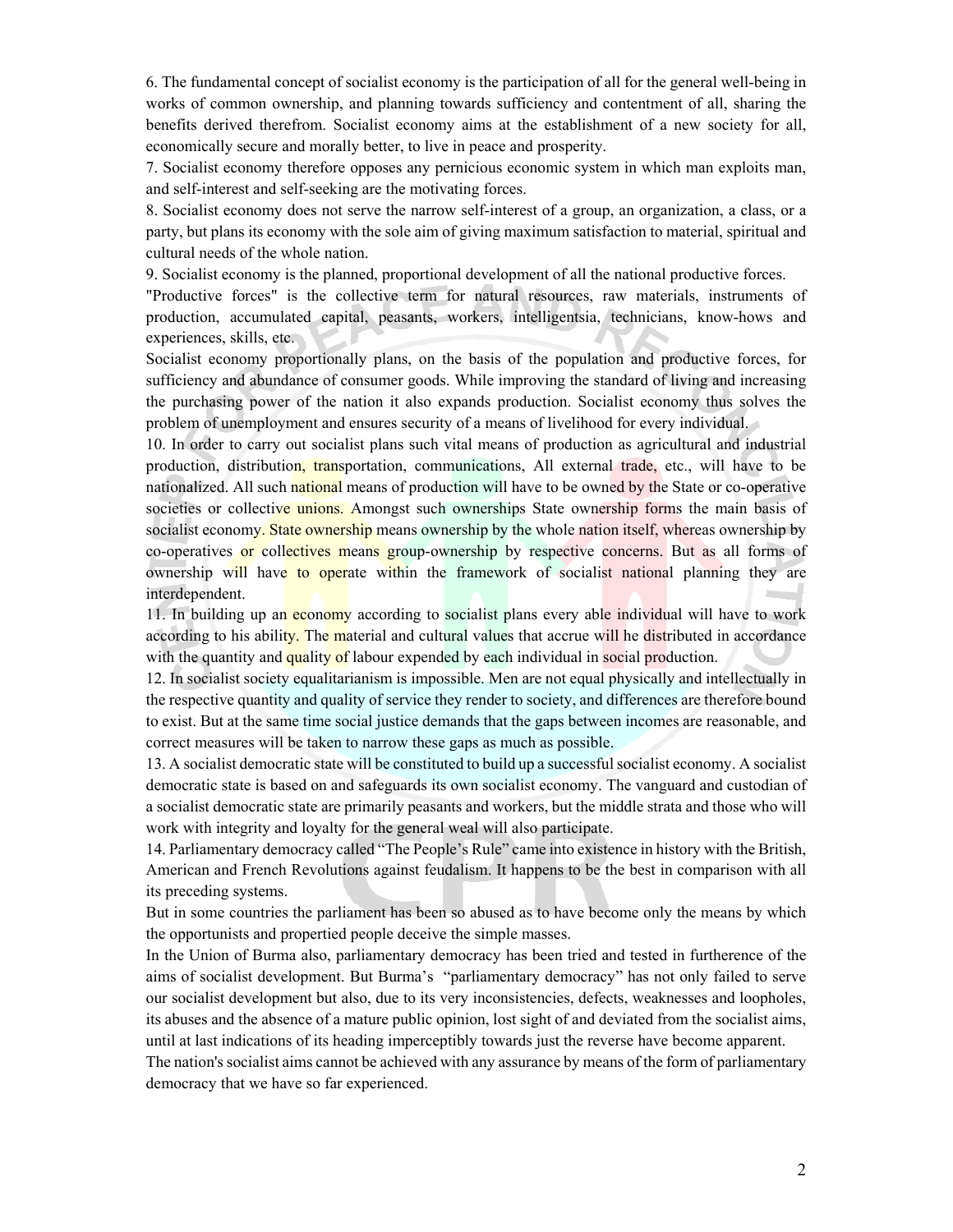The Revolutionary Council therefore firmly believes that it must develop, in conformity with existing conditions and environment and ever changing circumstances, only such a form of democracy as will promote. And safeguard the socialist development. These then are the fundamentals of socialist economy.

#### **PROGRAMME FOR TRANSITION TO SOCIALISM**

## **Reorientation of views**

15. In marching towards socialist economy it is imperative that we first reorientate all erroneous views of our people. Fraudulent practices, profit motive, easy living, parasitism, shirking and selfishness must be eradicated.

16. We must so educate the people that to earn one's living by. One's own labour and to see dignity in one's own work comes into vogue. We must educate, lead by example and guide the people away from the base notion that it is beneath one's dignity to work by the sweat of one's brow.

17. Attempts must be made by various correct methods to do away with bogus acts of charity and social work for vainglorious show, bogus piety and hypocritical religiosity, etc., as well as to foster and applaud bona fide belief and practice of personal morals as taught by eithics (sic) and traditions of every religion and culture. We will resort to education, literature, fine arts, theatre and cinema, etc., to bring into vogue the concept that to serve others' interests is to serve one's own.

# **Administrative machinery**

18. In our road to socialism the existing bureaucratic administration is a big stumbling block. To achieve our socialist aims with this effete machinery is impossible. Steps will have to be taken to remove this bureaucratic machinery and lay firm foundations for a socialist democratic one.

# **Defense Services**

19. The existing Defense Services will also be developed to become national armed forces which will defend our socialist economy.

#### **Economy**

20. The Union of Burma is an economically backward agricultural country. The national productive forces need to be continually developed to build up socialist economy. That is why various productions that would be compatible with existing conditions and time will have to be planned and developed. While modernizing the agricultural production which forms the main basis of the national economy such industries as would be commensurate with the natural resources and capabilities of the country will also be developed. In doing so national private enterprises which contribute to national productive forces will be allowed with fair and reasonable restrictions.

21. On the full realization of socialist economy the socialist government, far from neglecting the owners of national private enterprises which have been steadfastly contributing to the general well-being of the people, will even enable them to occupy a worthy place in the new society in the course of further national development.

#### **The question of nationalities**